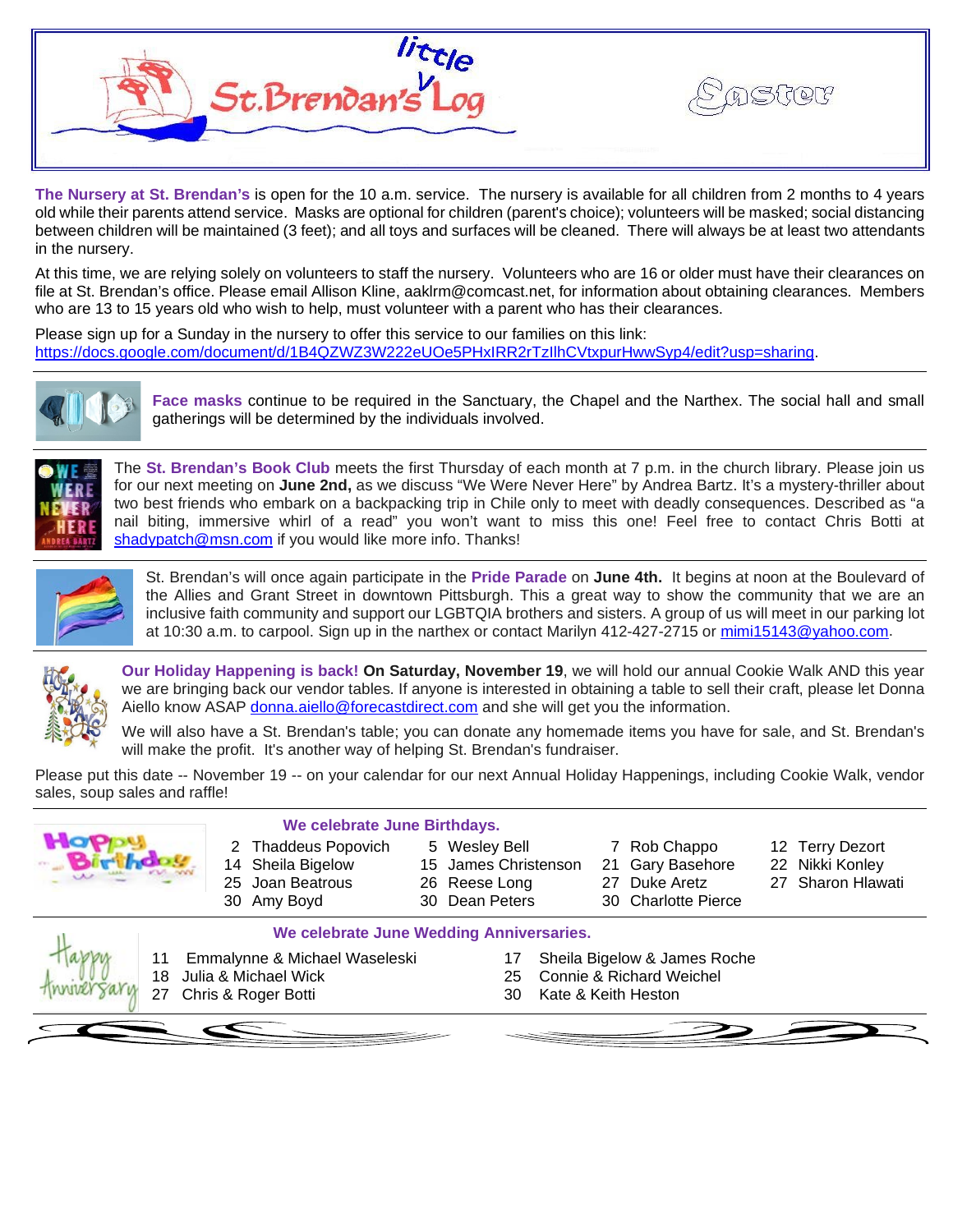# **May Ministry Calendar 2022**

| <b>Date</b>                                                                      | <b>Lectors</b>                                                                                                      | <b>Altar Guild</b>                                | <b>Greeters</b>                                  | <b>Ushers</b>                                   | <b>Vestry</b>        | <b>Nursery</b>                             | <b>Hospitality</b>      |
|----------------------------------------------------------------------------------|---------------------------------------------------------------------------------------------------------------------|---------------------------------------------------|--------------------------------------------------|-------------------------------------------------|----------------------|--------------------------------------------|-------------------------|
| <b>May 15</b><br><b>Sunday 8 &amp; 10:00 am</b>                                  | 8 Sylvia Affleck<br>1 <sup>st</sup> Linda Limberis<br>2 <sup>nd</sup> Kate Heston<br><b>Donna Aiello</b><br>P       | <b>Ellen Groves</b><br><b>Libby Juel</b>          | <b>Kathy Miller</b><br><b>Dave Miller</b>        | <b>Eric Helmsen</b><br><b>Kate Heston</b>       | <b>Cameron Grosh</b> | n/a                                        | <b>Volunteer needed</b> |
| <b>May 18</b><br>Wednesday 7:00 pm                                               | <b>TBD</b>                                                                                                          | <b>Darrell Johnson</b>                            | $\tilde{\phantom{a}}$                            | $\overline{\phantom{a}}$                        | $\sim$               | $\tilde{\phantom{a}}$                      | $\tilde{}$              |
| <b>May 22</b><br><b>Sunday 8 &amp; 10:00 am</b><br><b>Children's Sunday, 4th</b> | 8 Joan Beatrous<br>1 <sup>st</sup> (Children)<br>$2nd$ (Children)<br>P (Children)                                   | <b>Joan Klinefelter</b><br><b>Anelisa Tarrant</b> | <b>Annemarie Malbon</b><br><b>John Appledorn</b> | <b>Dale Bertucci</b><br><b>Anthony Bertucci</b> | <b>Mary Bertucci</b> | <b>Allison Kline</b><br><b>Avery Kline</b> | <b>Volunteer needed</b> |
| <b>May 25</b><br>Wednesday 7:00 pm                                               | <b>TBD</b>                                                                                                          | <b>Darrell Johnson</b>                            | $\tilde{\phantom{a}}$                            | $\tilde{}$                                      | $\tilde{}$           |                                            | $\tilde{}$              |
| <b>May 29</b><br><b>Sunday 8 &amp; 10:00 am</b>                                  | 8 Tammy Spoonhoward<br>1 <sup>st</sup> Ann Vinski<br>2 <sup>nd</sup> Annemarie Malbon<br><b>P</b> Marilyn Mulvihill | <b>Sylvia Affleck</b><br><b>Tammy Spoonhoward</b> | <b>Allison Baierl</b><br><b>Joyce Donadee</b>    | <b>Mike Wick</b><br><b>Donna Aiello</b>         | <b>Kate Heston</b>   | <b>Volunteer needed</b>                    | <b>Volunteer needed</b> |

# **June Ministry Calendar 2022**

| <b>Date</b>                                                                | <b>Lectors</b>                                                                                               | <b>Altar Guild</b>                            | <b>Greeters</b>                                 | <b>Ushers</b>                                   | <b>Vestry</b>                               | <b>Stewards</b>       | <b>Nursery</b>                             | <b>Hospitality</b>      |
|----------------------------------------------------------------------------|--------------------------------------------------------------------------------------------------------------|-----------------------------------------------|-------------------------------------------------|-------------------------------------------------|---------------------------------------------|-----------------------|--------------------------------------------|-------------------------|
| June 5<br>Sunday 8 & 10:00 am                                              | 8 George Snyder<br>1 <sup>st</sup> Marilyn Mulvihill<br>2 <sup>nd</sup> Dean Peters<br>John Appledorn        | <b>Ellen Groves</b><br><b>Dotti Antonucci</b> | <b>Donna Aiello</b><br><b>Susan Shields</b>     | <b>Eric Helmsen</b><br><b>Donna Aiello</b>      | <b>Ruth Horton</b>                          | <b>Tim Austin</b>     | <b>Volunteer needed</b>                    | <b>Volunteer needed</b> |
| June 12<br>Sunday 8 & 10:00 am                                             | 8 Ellen Groves<br>1 <sup>st</sup> Alan Schneider<br>2 <sup>nd</sup> Tony Turo<br><b>P</b> Dean Peters        | <b>Sylvia Affleck</b><br><b>Janice Moore</b>  | <b>Saundy Waseleski</b><br><b>Tom Waseleski</b> | <b>Kate Heston</b><br><b>Donna Aiello</b>       | <b>Kate Heston</b>                          | <b>Linda Limberis</b> | <b>Volunteer needed</b>                    | <b>Volunteer needed</b> |
| June 19<br><b>Sunday 8 &amp; 10:00 am</b>                                  | 8 Sylvia Affleck<br>1 <sup>st</sup> Linda Limberis<br>2 <sup>nd</sup> Tim Austin<br><b>Kate Heston</b><br>P. | <b>Dottie Antonucci</b><br><b>Phoebe Juel</b> | <b>Dean Peters</b><br><b>Wesley Bell</b>        | <b>Allyson Baierl</b><br><b>Mike Wick</b>       | <b>John Appledorn</b><br><b>Neil Galone</b> | <b>Eric Helmsen</b>   | <b>Allison Kline</b><br><b>Avery Kline</b> | <b>Volunteer needed</b> |
| June 26<br><b>Sunday 8 &amp; 10:00 am</b><br><b>Children's Sunday, 4th</b> | 8 Joan Beatrous<br>1 <sup>st</sup> (Children)<br>2 <sup>nd</sup> (Children)<br>(Children)                    | <b>Kathy Miller</b><br><b>Libby Juel</b>      | <b>Kathy Miller</b><br><b>Dave Miller</b>       | <b>Dale Bertucci</b><br><b>Anthony Bertucci</b> | <b>Cameron Grosh</b>                        | <b>John Appledorn</b> | <b>Volunteer needed</b>                    | <b>Volunteer needed</b> |